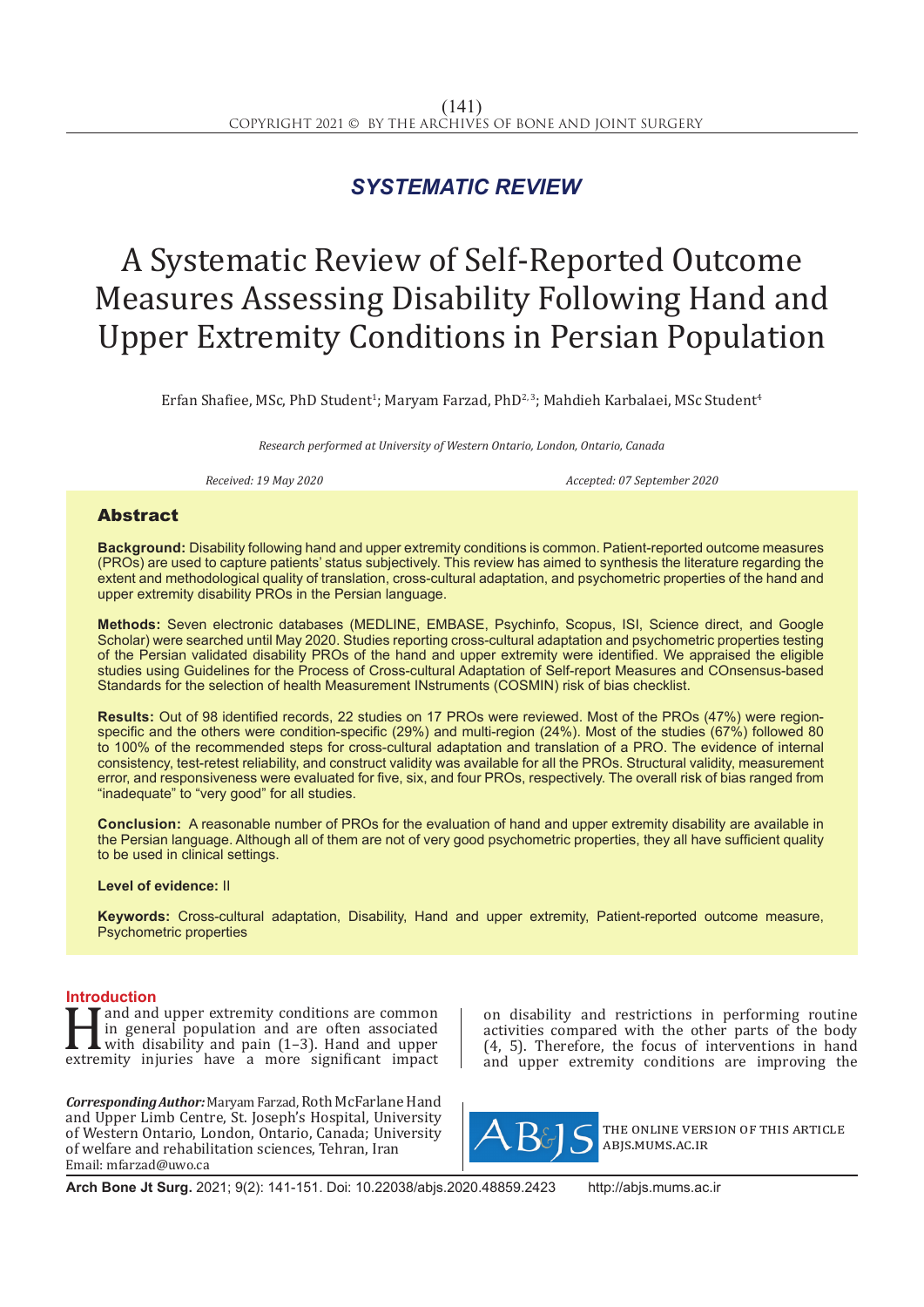function and decreasing the disability level (3). Patientreported outcome measures (PROs) are widely used to measure the impact of hand surgery and hand therapy interventions from patients' perspectives (6).

Disability is a broad term that includes objective and subjective folds. The subjective dimension of disability could be evaluated with a valid PRO to capture patients' subjective feelings of their current status (7). The PROs evaluating disability are supplemental materials to the objective clinical assessment and quantify patients' perceived restrictions (8).

Most of the common, valid, and reliable outcome measures for the evaluation of disability in hand and upper extremity conditions are published in English (9). Adapting available outcome measures with welldocumented psychometric properties to different languages and cultures is more feasible than creating a new one (10). However, nonequivalent words, idiomatic expressions, and cultural backgrounds can cause problems in the process of translations. To overcome these problems, it is essential to have a clear distinction between translation and cross-cultural adaptations (11). The cross-cultural adaptation process should be done based on standard guidelines to achieve an equivalent translated outcome measure (10, 12).

Testing the psychometric properties (reliability, validity, and responsiveness) of a cross-culturally adapted measure is needed to confirm the appropriateness of using that adapted measure in the target population (13). There are several adapted and validated PROs in the Persian population to evaluate disability and function in hand and upper extremity conditions.

The aim of this review was to critically appraise, compare, and summarize the quality of the psychometric properties of Persian validated PROs assessing disability following hand and upper extremity conditions.

#### **Materials and Methods**

A broad search strategy was performed to identify the outcome measures available in Persian for the evaluation of disability following hand and upper extremity conditions. Seven electronic databases were used: EMBASE, MEDLINE, Psychinfo, Scopus, ISI, Science direct, and Google Scholar from beginning to April 2020. Search keywords were as follows: "Cross-cultural adaptation OR Translat\*" AND "Psychometric propert\* OR Measurement" AND "Reliability OR Valid\* OR Responsiveness OR Rasch analysis OR Factor analysis" AND "Persian OR Farsi OR Iran\*" AND "Disability OR Function" AND "Hand OR Wrist OR Forearm OR elbow OR Arm OR Shoulder OR upper extremit\* OR limb". References and citations of the included papers and recent systematic reviews were checked for additional studies, and forward and backward citation tracing was used. This review was registered on the PROSPERO (CRD42020179934).

#### *Eligibility Criteria*

Studies focusing on cross-cultural adaptation process and/or measuring psychometric properties of the hand and upper extremity disability PROs were included.

Studies that were not published in a peer-review journal or as a full manuscript were excluded. No limitation in the publication date or language was implemented. A flow diagram based on the Preferred Reporting Items for Systematic Reviews and Meta-analyses (PRISMA) presents the search strategies, and the number of studies included or excluded in the qualitative synthesis [Figure 1] (14).

#### *Data Extraction and Quality Assessment*

The process of data extraction was done by two independent reviewers (ES, MK) and checked by the third reviewer (MF). The reviewers investigated the eligible studies to extract demographic data of participants (age, male/female, type of injury), sample size, and population of the studies. The value of each psychometric property was also extracted. These data were presented to provide a description of the conditions that each study was conducted and also to evaluate the methodological quality of the studies.

We extracted the data related to the psychometric properties of the PROs, including the structural validity, internal consistency, reliability, measurement error, criterion/construct validity, responsiveness, and floor or ceiling effects (15).

The quality of the cross-cultural adaptation process was assessed using Guidelines for the Process of Crosscultural Adaptation of Self-report Measures (10). The included studies were screened in terms of forward translation, synthesis, backward translation, expert committee review, and pilot testing (12). Each step was rated based on positive, negative, no information, or unclear rating scheme, which is defined elsewhere (16).

In terms of evaluating the quality of measurement properties of the PROs, we used the COnsensus-based



**Figure 1. Flow diagram of the study selection.**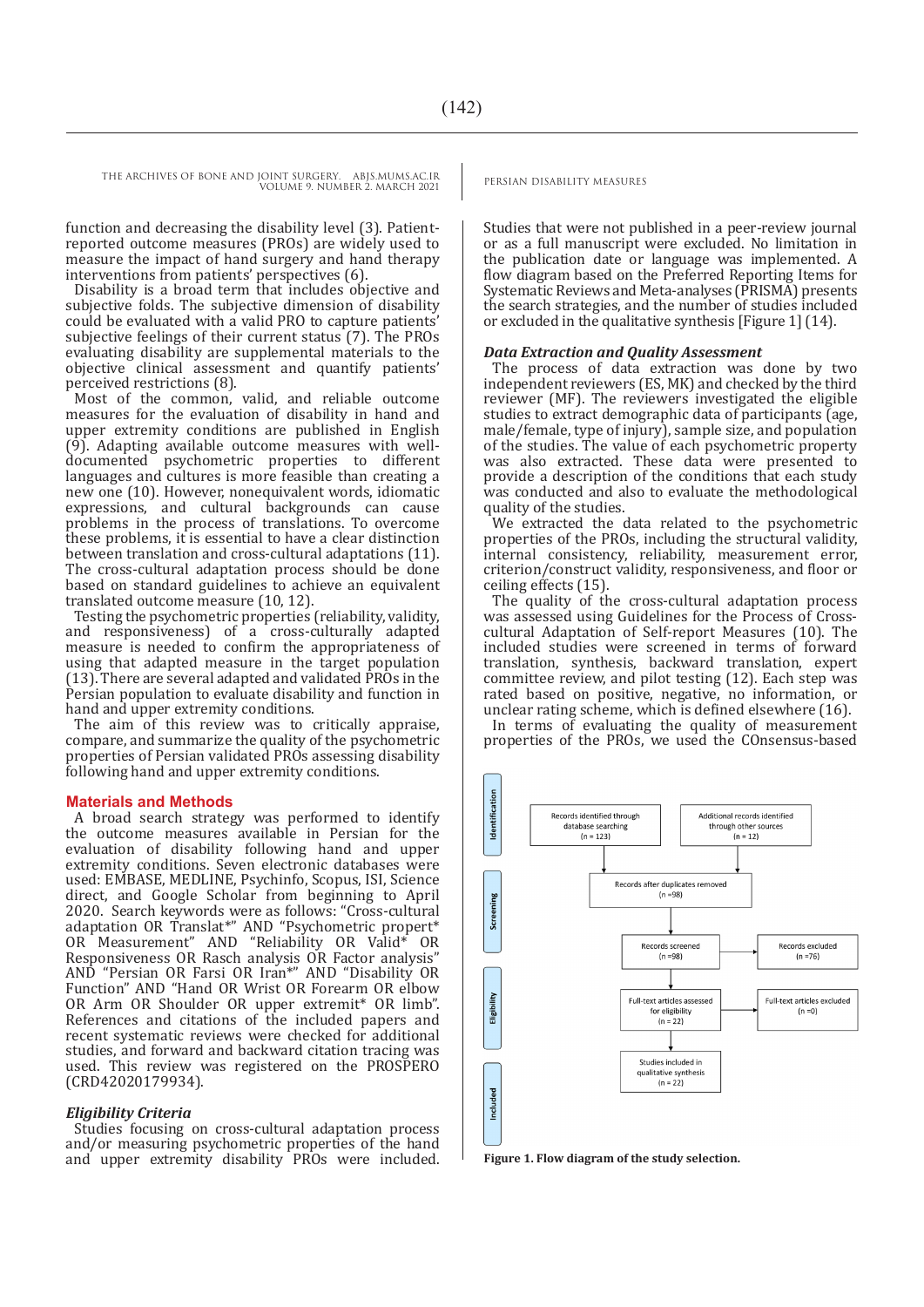> Standards for the selection of health Measurement INstruments (COSMIN) risk of bias checklist and criteria for good measurement properties (17). The COSMIN Risk of bias tool comprises ten checklists, including: (1) PROM development, (2) Content validity, (3) Structural validity, (4) Internal consistency, (5) Cross-cultural validity/Measurement invariance, (6) Reliability, (7) Measurement error, (8) Criterion validity, (9) Hypotheses testing for construct validity, and (10) Responsiveness. Regarding the aim of this review, we considered checklists 3 to 10 for the risk of bias assessment. Each checklist criterion was rated as "very good", "adequate", "doubtful", "inadequate", or "not applicable". The overall rating of the quality of each PRO on a psychometric property was determined based on "the worst score counts" principle. Then we rated the quality of each

measurement property against the COSMIN established criteria for good measurement properties as "sufficient", "indeterminate", and "insufficient", which is defined in detail in the COSMIN manual (18).

Two independent reviewers (ES and MF) did the risk of bias and quality assessment. In case of disagreement, consensus was achieved through discussion with the third reviewer (MK).

#### **Results**

Out of 98 identified records, 22 studies on 17 PROs were eligible for the aim of this review and data analysis. In total, 2672 participants in the shoulder (n=1508), elbow (n=425), and hand-wrist region (n=793) were included in the studies. In the multi-region PROs, 423 participants were included [Table 1].

| Table 1. Patients' characteristics and summary of the Persian validated hand and upper extremity disability PROs |                                                  |      |                |                 |                  |                                               |  |  |
|------------------------------------------------------------------------------------------------------------------|--------------------------------------------------|------|----------------|-----------------|------------------|-----------------------------------------------|--|--|
|                                                                                                                  | <b>Patient Reported Outcome Measure</b>          | Year | Sample<br>size | Male/<br>Female | Age<br>Mean (SD) | Population                                    |  |  |
| Multi Region (n=423)                                                                                             |                                                  |      |                |                 |                  |                                               |  |  |
| DASH (39)                                                                                                        | Disabilities of the Arm, Shoulder and Hand       | 2008 | 221            | 133/88          | 45 (18)          | Upper extremity disorders                     |  |  |
| $Q$ -DASH $(40)$                                                                                                 | Quick-Disabilities of the Arm, Shoulder and Hand | 2015 | 202            | 73/129          | 41(14)           | Upper extremity conditions                    |  |  |
| Shoulder ( $n=1508$ )                                                                                            |                                                  |      |                |                 |                  |                                               |  |  |
| DASH (20)                                                                                                        | Disabilities of the Arm, Shoulder and Hand       | 2015 | 200            | 100/100         | 39 (13)          | Patients with shoulder disorders              |  |  |
| ASES (19)                                                                                                        | American Shoulder and Elbow Surgeons             | 2013 | 100            | 73/27           | 26(6)            | Athletes with shoulder problems               |  |  |
| SPADI (21)                                                                                                       | Shoulder Pain and Disability Index               | 2014 | 190            | 97/93           | 41 (15)          | Shoulder problems                             |  |  |
| SPADI (20)                                                                                                       | Shoulder Pain and Disability Index               | 2015 | 200            | 100/100         | 39(13)           | Patients with shoulder disorders              |  |  |
| OSS (22)                                                                                                         | Oxford Shoulder Score                            | 2014 | 100            | 49/51           | 43 (15)          | Degenerative or inflammatory shoulder problem |  |  |
| OSS (23)                                                                                                         | Oxford Shoulder Score                            | 2015 | 100            | 27/73           | 47 (13)          | Shoulder disorders                            |  |  |
| OSIS (24)                                                                                                        | Oxford Shoulder Instability                      | 2016 | 150            | $\sim$          | 28(8)            | Shoulder instability                          |  |  |
| SST (25)                                                                                                         | Simple Shoulder Test                             | 2016 | 148            | 78/70           | 48 (15)          | shoulder conditions                           |  |  |
| SST (23)                                                                                                         | Simple Shoulder Test                             | 2015 | 100            | 27/73           | 47(13)           | Shoulder disorders                            |  |  |
| <b>WORC</b> (26)                                                                                                 | Western Ontario Rotator Cuff Index               | 2008 | 120            | $\sim$          | 47 (15)          | Rotator cuff disorders                        |  |  |
| SAS (27)                                                                                                         | Shoulder Activity Scale                          | 2015 | 100            | 45/54           | 47 (14)          | Patients with shoulder pain                   |  |  |
| Elbow $(n=425)$                                                                                                  |                                                  |      |                |                 |                  |                                               |  |  |
| OES (28)                                                                                                         | Oxford Elbow Score                               | 2014 | 92             | 40/52           | 40(15)           | Elbow conditions                              |  |  |
| <b>PREE (29)</b>                                                                                                 | Patient-Rated Elbow Evaluation                   | 2017 | 73             | 43/30           | 41 (18)          | Elbow pathologies                             |  |  |
| PRTEE (30)                                                                                                       | Patient-Rated Tennis Elbow Evaluation            | 2019 | 102            | 64/38           | 28 (8)           | Tennis player                                 |  |  |
| PRTEE (31)                                                                                                       | Patient-Rated Tennis Elbow Evaluation            | 2020 | 68             | 24/44           |                  | Chronic lateral elbow tendinopathy            |  |  |
| PRTEE (32)                                                                                                       | Patient-Rated Tennis Elbow Evaluation            | 2020 | 90             | 34/56           | 46 (11)          | Patients with tennis elbow                    |  |  |
| Hand and Wrist (n=793)                                                                                           |                                                  |      |                |                 |                  |                                               |  |  |
| PRWE (33)                                                                                                        | Patient-Rated Wrist Evaluation                   | 2016 | 20             | 10/10           |                  | CTS, DRF, and Scaphoid fracture               |  |  |
| <b>PRWE (34)</b>                                                                                                 | Patient-Rated Wrist Evaluation                   | 2017 | 131            | 71/17           | 34 (14)          | Patients with upper extremity conditions      |  |  |
| BCTQ (35)                                                                                                        | Boston Carpal Tunnel Syndrome Questionnaire      | 2018 | 142            | 19/123          | $\blacksquare$   | Patients suffering from CTS                   |  |  |
| FIHO (36)                                                                                                        | Functional Index of Hand Osteoarthritis          | 2017 | 72             | 45/27           | 56 (9)           | Patients with hand osteoarthritis             |  |  |
| PRWHE <sub>(37)</sub>                                                                                            | Patient-Rated Wrist/Hand Evaluation              | 2018 | 205            | 68/137          | 40 (15)          | Patients with upper extremity conditions      |  |  |
| MHQ (38)                                                                                                         | Michigan Hand Questionnaire                      | 2015 | 223            | 114/109         | 35(15)           | Common hand disorders                         |  |  |

CTS: Carpal Tunnel Syndrome; DRF: Distal Radius Fracture.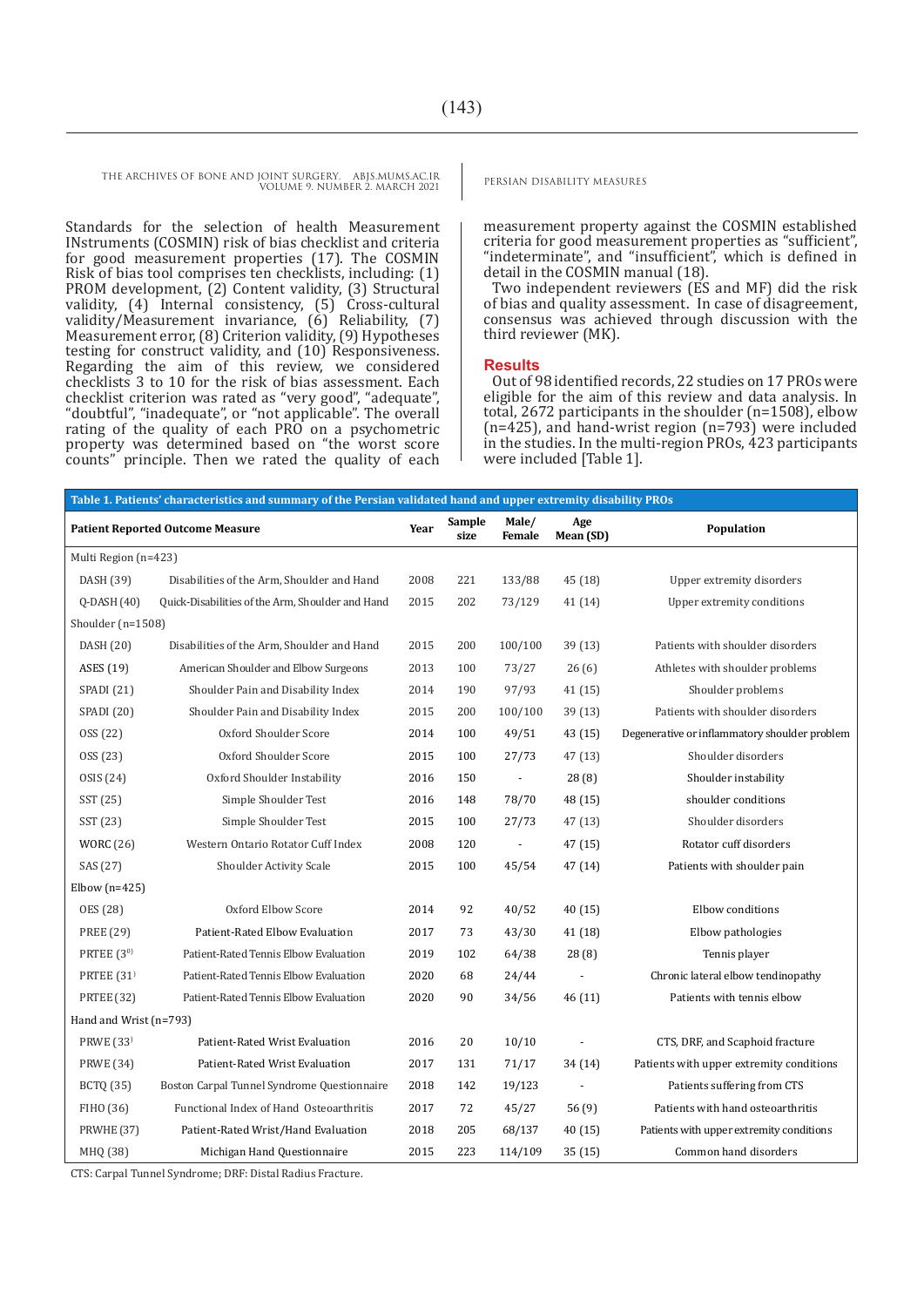Ten studies (45%, n=10/22) reported translation and psychometric properties of the seven PROs for the evaluation of disability in the shoulder: American shoulder and elbow surgeons (ASES) (19), Shoulder Pain and Disability Index (SPADI) (20),(21), Oxford shoulder score (OSS) (22), (23), Oxford Shoulder Instability (OSIS) (24), Simple shoulder test (SST) (23),(25), Western Ontario Rotator Cuff Index (WORC) (26), and Shoulder Activity Scale (SAS) (27). The WORC (26) and OSIS (24) are condition-specific PROs that evaluate disability in rotator cuff and shoulder instability conditions, respectively.

Five studies (22%, n=5/22) reported the translation and psychometric properties of the three elbow disability PROs: Oxford Elbow Score (OES), Patient-Rated Elbow Evaluation (PREE), and Patient-Rated Tennis Elbow Evaluation (PRTEE) (28–32). The PRTEE

is a condition-specific PRO for evaluating pain and function in tennis elbow.

Translation and psychometric properties of the five (22%, n=5/22) hand and wrist disability PROs were reported in six studies: Patient-Rated Wrist Evaluation (PRWE), Boston Carpal Tunnel Syndrome Questionnaire (BCTQ), Functional Index of Hand Osteoarthritis (FIHO), Patient-Rated Wrist/Hand Evaluation (PRWHE), and Michigan Hand Questionnaire (MHQ) (33-38). The BCTQ and FIHO are condition-specific PROs for carpal tunnel syndrome and osteoarthritis, respectively (35, 36).

Three studies measured psychometric properties of Disabilities of the Arm, Shoulder and Hand (DASH) and Quick-DASH as a multiregional PRO (20, 39, 40). One of the studies specifically evaluated the responsiveness of the DASH in the patients with shoulder problems [Table 2] (20).

| Table 2. The value of each psychometric property for the Persian validated hand and upper extremity disability PROs |                                                                       |                                               |                                               |                                                       |                                                      |                      |  |
|---------------------------------------------------------------------------------------------------------------------|-----------------------------------------------------------------------|-----------------------------------------------|-----------------------------------------------|-------------------------------------------------------|------------------------------------------------------|----------------------|--|
| <b>Instrument</b>                                                                                                   | <b>Construct validity</b>                                             | Cronbach's alpha                              | ICC                                           | SEM, MDC, MCID                                        | <b>AUC</b>                                           | Floor/ceiling effect |  |
| DASH $^{\rm 1}$                                                                                                     | SF-36: (-0.25 to -0.72)<br>PF subscale: -0.65<br>VAS: 0.52            | 0.96                                          | 0.82<br>$(0.64 \text{ to } 0.92)$             |                                                       |                                                      | No                   |  |
| DASH <sup>3</sup>                                                                                                   | $\overline{a}$                                                        |                                               |                                               | MCID: 25.4                                            | 0.77                                                 |                      |  |
| Q-DASH <sup>2</sup>                                                                                                 | SF-36: (-0.24 to -0.56)<br>PF subscale: -0.32<br>MHQ: -0.67           | 0.90                                          | 0.89<br>$(0.81 \text{ to } 0.92)$             |                                                       |                                                      |                      |  |
| ASES <sup>4</sup>                                                                                                   | SF-36: (0.22 to 0.62)<br>PF subscale: 0.54<br>DASH: -0.78             | Total: 0.91                                   | 0.91                                          | SEM: 6.14                                             |                                                      | No                   |  |
| SPADI <sup>5</sup>                                                                                                  | SF-36: (-0.46 to 0.31)<br>PF subscale: -0.33<br>DASH: 0.61            | Pain: 0.85<br>Disability: 0.94<br>Total: 0.94 | Pain: 0.78<br>Disability: 0.84<br>Total: 0.84 |                                                       |                                                      |                      |  |
| SPADI <sup>3</sup>                                                                                                  |                                                                       |                                               |                                               | MCID:<br>Total: 14.9<br>Pain: 26.4<br>Disability:23.9 | <b>Total: 0.82</b><br>Pain: 0.80<br>Disability: 0.80 |                      |  |
| OSS <sup>6</sup>                                                                                                    | SF-36: (0.12 to 0.63)<br>PF subscale: 0.48<br>DASH: -0.59             | 0.93                                          | 0.93<br>$(0.90 \text{ to } 0.96)$             |                                                       |                                                      |                      |  |
| OSS <sup>7</sup>                                                                                                    | SST: 0.68                                                             | 0.91                                          | 0.90<br>$(0.77 \text{ to } 0.95)$             | $SEM = 6.8$<br>$(CI: \pm 13.3)$<br>$SDC = 18.8$ .     |                                                      | No                   |  |
| OSIS <sup>8</sup>                                                                                                   | DASH:0.84<br>VAS: 0.79                                                | 0.90                                          | 0.94                                          |                                                       |                                                      |                      |  |
| SST <sup>9</sup>                                                                                                    | OSS: 0.58<br>DASH: -0.59<br>SF-36 (0.19 to 0.45)<br>PF subscale: 0.45 | 0.84                                          | 0.61                                          |                                                       |                                                      |                      |  |
| SST <sup>7</sup>                                                                                                    | OSS: 0.68                                                             | 0.73                                          | 0.94<br>$(0.86 \text{ to } 0.97)$             | $SEM = 0.7$<br>$(CI: \pm 1.3)$<br>$SDC = 3.7$         |                                                      | No                   |  |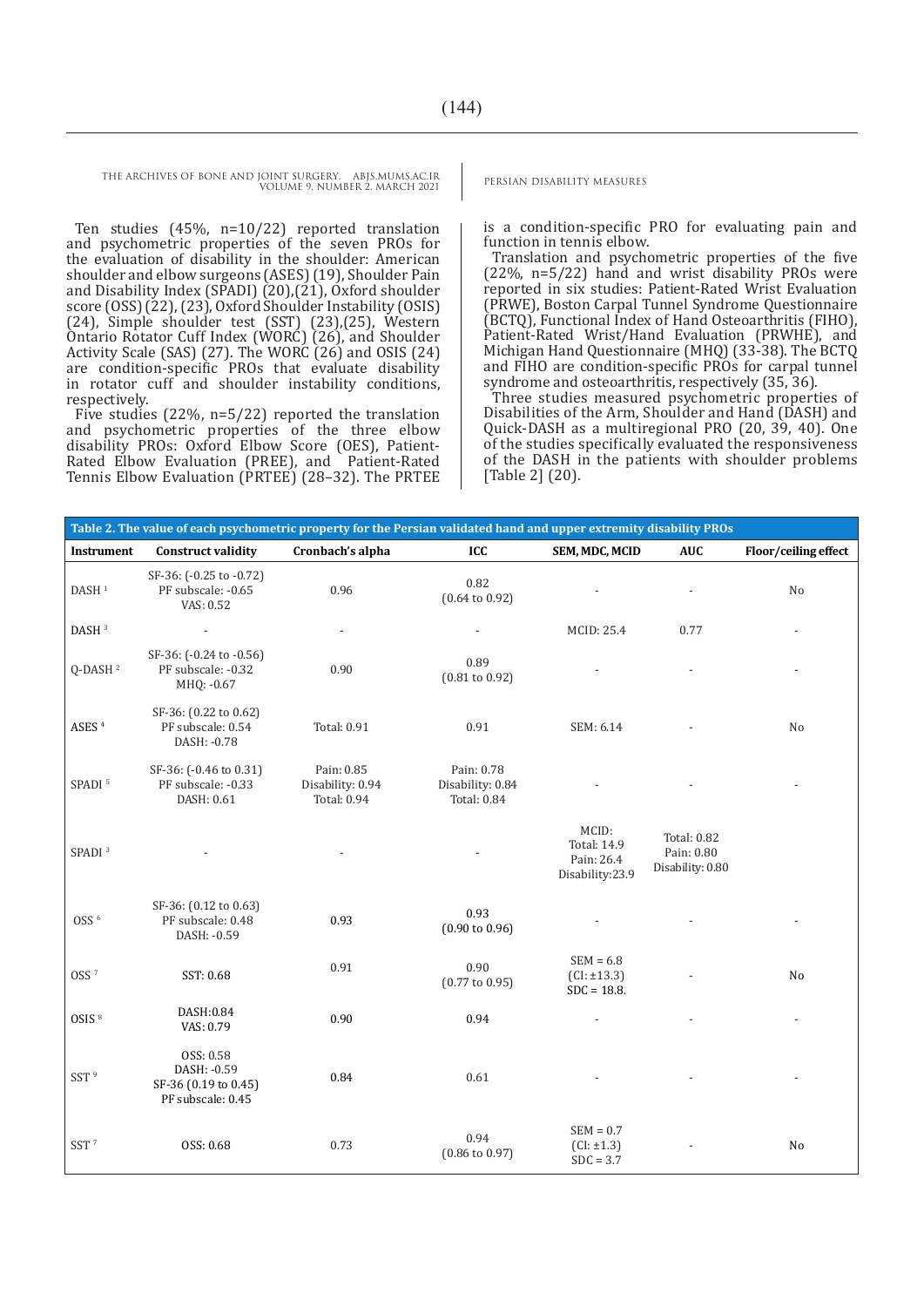PERSIAN DISABILITY MEASURES THE ARCHIVES OF BONE AND JOINT SURGERY. ABJS.MUMS.AC.IR VOLUME 9. NUMBER 2. MARCH 2021

| <b>Table 2. Continued</b> |                                                                           |                                                                                                                             |                                                                                                                      |                                                            |      |    |
|---------------------------|---------------------------------------------------------------------------|-----------------------------------------------------------------------------------------------------------------------------|----------------------------------------------------------------------------------------------------------------------|------------------------------------------------------------|------|----|
| $WORC$<br>$^{\rm 10}$     | SF-36 (0.42 to 0.69)<br>PF subscale: 0.69<br>DASH: - 0.78<br>VAS: -0.62   | Physical symptoms: 0.88<br>Sports/recreation: 0.92<br>Work: 0.91<br>Lifestyle: 0.90<br>Emotions: 0.85<br><b>Total: 0.92</b> | Physical symptoms: 0.94<br>Sports/recreation: 0.89<br>Work: 0.88<br>Lifestyle: 0.93<br>Emotions: 0.91<br>Total: 0.90 |                                                            |      | No |
| SAS <sup>11</sup>         | SF-36: PF subscale: 0.21<br>SPADI disability: -0.13<br>SPADI total: -0.09 | 0.64                                                                                                                        | 0.98                                                                                                                 | <b>MCID: 1.5</b>                                           | 0.67 | No |
| OES <sup>12</sup>         | DASH: 0.80<br>SF-36: (-0.21 to -0.80)<br>PF subscale: -0.58               | Function: 0.95<br>Pain: 0.86<br>Social-psychological:<br>0.85<br>Total: 0.92                                                | Function: 0.9<br>Pain: 0.76<br>Social-psychological:<br>0.75<br>Total: 0.85                                          |                                                            |      |    |
| <b>PREE</b> 13            | DASH: 0.66<br>SF36 (-0.25 to -0.59)<br>PF subscale: -0.25                 | Pain: 0.93<br>Function:0.95<br>Total: 0.91                                                                                  | Pain: 0.95<br>Function:0.97<br>Total: 0.98                                                                           |                                                            | 0.97 |    |
| PRTEE <sup>14</sup>       | DASH:<br><b>Total: 0.88</b><br>Pain: 0.84<br>Function: 0.87               | Total: 0.96<br>Pain: 0.92<br>Function: 0.96                                                                                 | <b>Total: 0.95</b><br>Pain: 0.93<br>Function: 0.94                                                                   | SEM:<br><b>Total: 4.20</b><br>Pain: 2.71<br>Function: 2.27 |      |    |
| PRTEE <sup>15</sup>       | DASH: 0.80                                                                | 0.98                                                                                                                        | 0.99                                                                                                                 | SEM: 0.21                                                  |      |    |
| PRTEE <sup>16</sup>       | DASH: Total: 0.85<br>Pain: 0.74<br>Function: 0.91<br>VAS: Pain: 0.54      | 0.94                                                                                                                        | 0.98                                                                                                                 | SEM: 5.4<br>MDC: 14.24                                     |      |    |
| BCTQ <sup>19</sup>        | Q-DASH:<br>SSS: 0.64<br>FSS: 0.70                                         | SSS: 0.86<br>FSS: 0.88                                                                                                      | SSS: 0.54<br>FSS: 0.77                                                                                               |                                                            |      |    |
| FIHO <sup>20</sup>        | NRS: 0.40<br>SF36: PCS: -0.57                                             | 0.89                                                                                                                        | 0.89                                                                                                                 | SEM: 2<br>SDC: 5.4                                         |      |    |
| $\mathrm{PRWE}$ $^{17}$   |                                                                           |                                                                                                                             | $\frac{1}{2}$                                                                                                        | $\overline{\phantom{a}}$                                   |      |    |
| PRWE <sup>18</sup>        | DASH: 0.84<br>VAS: 0.54                                                   | 0.93                                                                                                                        | 0.95                                                                                                                 |                                                            |      |    |
| PRWHE <sup>21</sup>       | DASH: 0.80                                                                | 0.92                                                                                                                        | $0.95(0.82 - 0.97)$                                                                                                  | SEM: 4.5<br>MDC: 12.5                                      |      |    |
| MHQ <sup>22</sup>         | DASH: - 0.74<br>VAS: -0.19                                                | HF: 0.65<br>ADL: 0.96<br>Normal work: 0.92<br>Pain: 0.79<br>Appearance: 0.83<br>Satisfaction: 0.83<br>Total: 0.79           | HF: 0.81<br>ADL: 0.78<br>Normal work: 0.86<br>Pain: 0.78<br>Appearance: 0.84<br>Satisfaction: 0.73<br>Total:0.84     |                                                            |      |    |

AUC: Area Under the Curve; ICC: Intraclass Correlation Coefficient; SDC: Smallest detectable change; MDC: Minimal detectable change; SEM: Standard error of measurement; MCID: Minimal detectable change; PF: Physical functioning scale; PCS: Physical component scale; SSS; Symptom severity scale; FSS: Function severity scale; NRS: Numeric rating scale; VAS: Visual analogue scale; HF: Hand Function subscale; ADL: Activities of Daily Living;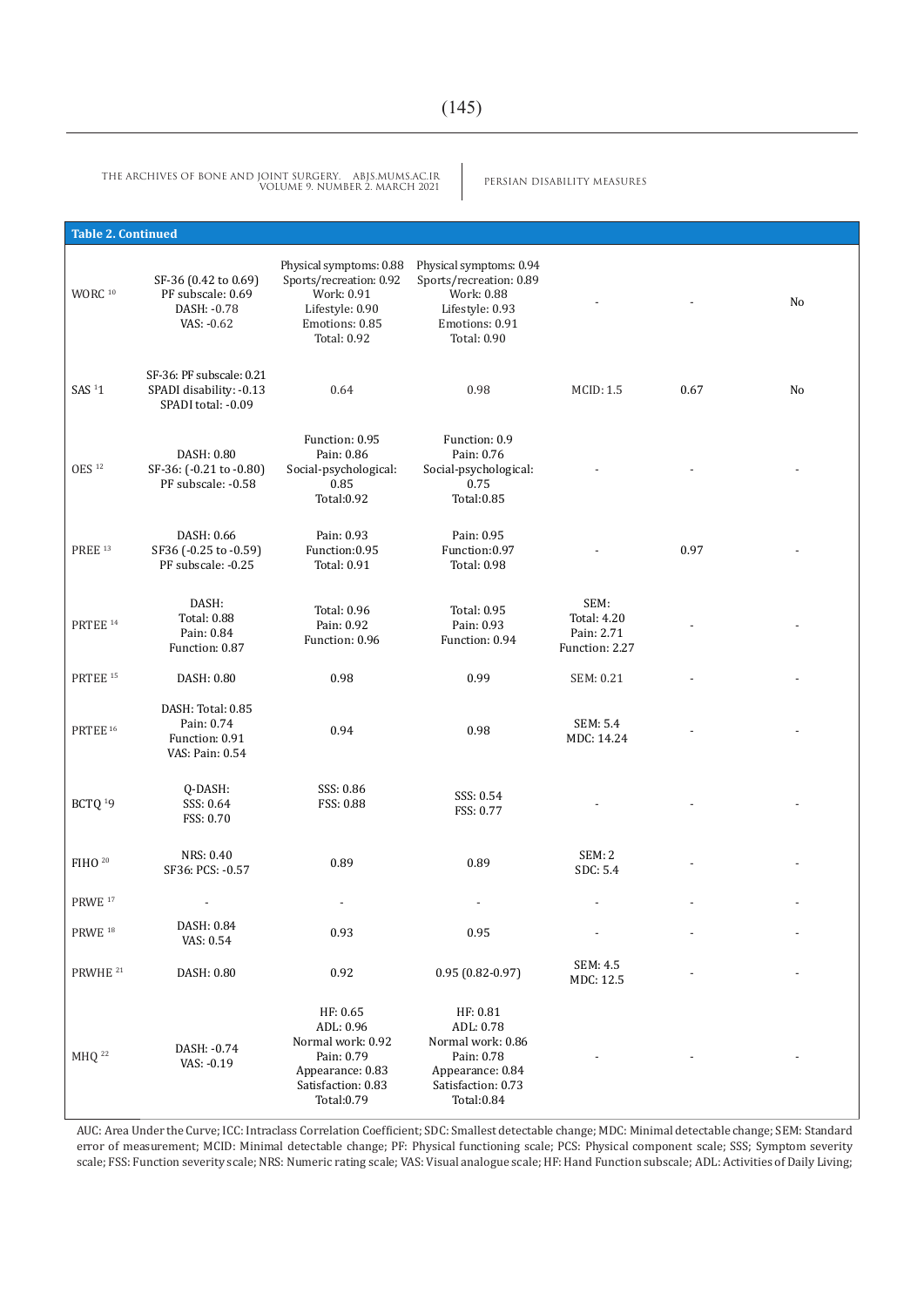#### *Translation and cross-cultural adaptation*

Twenty-one studies reported translation and crosscultural adaptation of the 17 disability PROs to the Persian language [Table 3]. The guidelines developed by Beaton et al. was followed in 15 studies (75%), two studies did not mention the method they had used  $(10, 19, 35)$ . Wild et al. and World Health Organization methods for translation and cross-cultural adaptation were used in two studies (28, 37).

From 21 included studies, 100% followed the guidelines in forward translation. Nineteen (90%) studies were rated as positive in terms of synthesis, and the information about synthesis in two studies was unclear (31, 34). Backward translation in 9 studies (43%) were in accordance with the guidelines (23, 24, 26, 29, 31–33, 36, 39). To achieve cross-cultural equivalency, 16 studies (76%) synthesized the translations with the expert committee (19, 21–24, 26, 28–34, 37–39). Testing the pre-final version of the PROs was done in 17 (80%) studies (21, 23–29, 31–39).

Psychometric properties testing - Quality and risk of bias assessment:

#### *Structural validity*

Four studies evaluated the structural validity of five

PROs (The DASH, OSS, SST, SAS, and MHQ) by either confirmatory factor analysis (CFA) or exploratory factor analysis (EFA) (23, 27, 38, 39). None of the studies used Rasch analysis to test the dimension or factor structure of the PROs. Regarding the risk of bias and quality assessment, the structural validity was rated adequate and indeterminate for four PROs (the DASH, OSS, SST, and MHQ), respectively [Table 4] (23, 38, 39).

#### *Internal consistency*

20 Out of 22 studies (90%) reported Cronbach's alpha as the index of internal consistency for all PROs. Cronbach's alpha for the DASH and Q-DASH ranged from 0.90 to 0.96.

In the shoulder disability PROs, Cronbach's alpha was reported in eight studies ranging from 0.64 to 0.94 (19, 21–27, 39, 40). The lowest score was reported for the SAS (27) (Cronbach's alpha=0.64), and the highest score was reported for the SPADI ( Cronbach's alpha=0.94).

The values of Cronbach's alphas in the elbow disability PROs ranged from 0.91 to 0.98. In the hand and wrist disability PROs the range of Cronbach's alpha was from 0.79 to 0.93 (21, 27, 29–32, 34–38).

Regarding the risk of bias assessment, 15 studies (75%) were rated as very good (21–30, 35, 36, 38–40). The value of Cronbach's alpha in 14 studies (70%) was calculated

| Table 3. Cross-cultural adaptations steps of the Persian validated hand and upper extremity disability PROs |             |                                  |                         |                                |                  |                      |
|-------------------------------------------------------------------------------------------------------------|-------------|----------------------------------|-------------------------|--------------------------------|------------------|----------------------|
| <b>PRO</b>                                                                                                  | Translation | Synthesis                        | <b>Back translation</b> | <b>Expert committee review</b> | Pretesting       | % of positive rating |
| DASH (39)                                                                                                   | $^{+}$      | $\begin{array}{c} + \end{array}$ | $+$                     | $\ddot{}$                      | $\ddot{}$        | 100%                 |
| ASES (19)                                                                                                   | $\ddot{}$   | $^{+}$                           |                         | $\ddot{}$                      | $\mathbf{0}$     | 60%                  |
| SPADI (21)                                                                                                  | $\ddot{}$   | $^{+}$                           |                         | $\ddot{}$                      | $\ddot{}$        | 80%                  |
| OSS (22)                                                                                                    |             | $\ddot{}$                        |                         |                                | $\boldsymbol{0}$ | 60%                  |
| OSS (23)                                                                                                    | $\ddot{}$   | $+$                              | $\ddot{}$               |                                | $\ddot{}$        | 100%                 |
| OSIS(24)                                                                                                    | $\ddot{}$   | $\ddot{}$                        | $+$                     |                                | $\ddot{}$        | 100%                 |
| SST (25)                                                                                                    |             | $\ddot{}$                        |                         |                                | $\ddot{}$        | 60%                  |
| SST (23)                                                                                                    | $\ddot{}$   | $\ddot{}$                        | $\ddot{}$               |                                | $\ddot{}$        | 100%                 |
| <b>WORC</b> (26)                                                                                            | $\ddot{}$   | $\ddot{}$                        | $\ddot{}$               |                                | $\ddot{}$        | 100%                 |
| SAS (27)                                                                                                    | $\ddot{}$   | $\ddot{}$                        |                         | $\Omega$                       | $\ddot{}$        | 60%                  |
| <b>OES</b> (28)                                                                                             | +           | $\ddot{}$                        |                         | $\ddot{}$                      | $\ddot{}$        | 80%                  |
| PREE (29)                                                                                                   |             | $\ddot{}$                        | $\ddot{}$               |                                |                  | 100%                 |
| <b>PRTEE</b> (30)                                                                                           | $\ddot{}$   | $\ddot{}$                        |                         |                                | $\Omega$         | 60%                  |
| PRTEE (31)                                                                                                  | $\ddot{}$   | $\overline{\cdot}$               | $\ddot{}$               | $\ddot{}$                      | $\ddot{}$        | 80%                  |
| PRTEE (32)                                                                                                  |             | $\ddot{}$                        | $\ddot{}$               |                                | $\ddot{}$        | 100%                 |
| <b>PRWE</b> (33)                                                                                            |             | $\ddot{}$                        | $^{+}$                  |                                | $\ddot{}$        | 100%                 |
| <b>PRWE</b> (34)                                                                                            | $\ddot{}$   | ?                                |                         |                                | $\ddot{}$        | 60%                  |
| <b>BCTQ</b> (35)                                                                                            | $^+$        | $\ddot{}$                        | ?                       | $\theta$                       | $\ddot{}$        | 60%                  |
| FIHO (36)                                                                                                   | $\ddot{}$   | $\ddot{}$                        | $\ddot{}$               | $\overline{\phantom{a}}$       | $\ddot{}$        | 80%                  |
| PRWHE (37)                                                                                                  |             | $\ddot{}$                        |                         |                                |                  | 80%                  |
| MHQ (38)                                                                                                    | $\ddot{}$   | $\ddot{}$                        |                         | $\ddot{}$                      | $\ddot{}$        | 80%                  |

+ = Positive rating; − = negative rating; 0 = no information available; ? = unclear.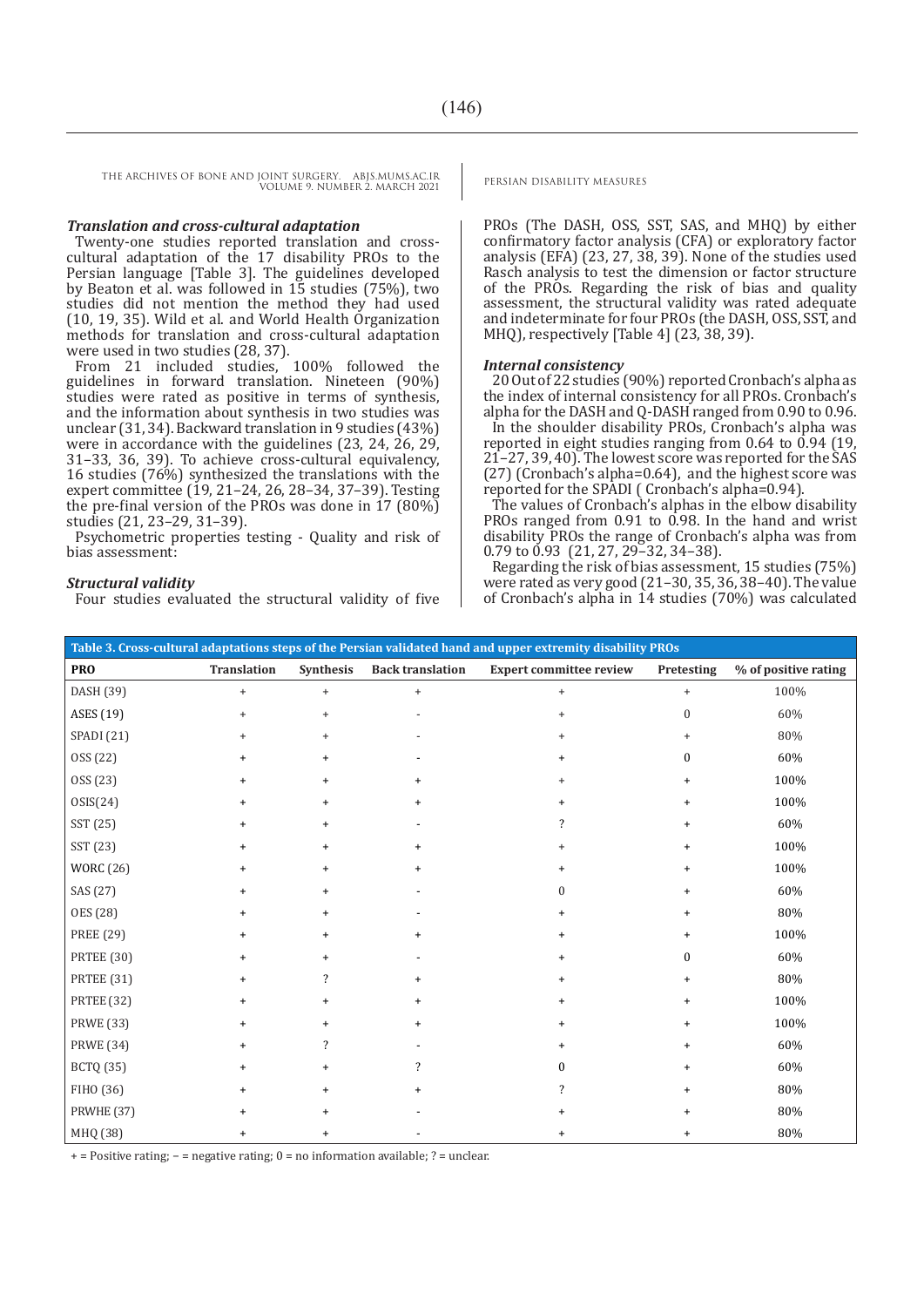for each unidimensional scale or subscale (21–26, 28–30, 35, 36, 38–40). The quality of these 14 studies regarding internal consistency was rated as sufficient. Those that were rated as inadequate, had not calculated Cronbach's alpha for each unidimensional subscale (ASES: two subscales, and PRWHE: two subscales) (19, 37). As no information was available on the structural validity of the PRTEE questionnaire and none of the Persian PRTEE versions conducted factor/Rasch analysis, the risk of bias assessment for internal consistency of the PRTEE was doubtful in all three studies (30–32).

#### *Reliability*

The Intraclass Correlation Coefficient (ICC) was reported in 90% (n=20 out of 22) of the included studies for all PROs. The ICC value ranged from 0.54 to 0.99. Assessing risk of bias in terms of reliability, two studies (10%) were rated as very good as they had provided evidence that patients were stable during the test-retest period (the SAS and FIHO) (27, 36). The other studies

were rated as adequate and doubtful due to the lack of clear information about the time of conducting retest or status of patients at the time of retest. The value of ICC in two studies, was less than 0.7 (The SST and BCTQ symptom severity scale); therefore, they were rated as insufficient in terms of quality assessment (25, 35).

#### *Measurement error*

The values of Standard Error of Measurement (SEM), Minimal Detectable Change (MDC), and Minimal Clinically Important Difference (MCID) were reported in 7, 4, and 2 studies, respectively (19, 20, 23, 27, 30–32, 36, 37). The risk of bias in four studies was rated as adequate due to the lack of clear information about the status of patients at test-retest occasion or time intervals (the OSS, SST, PRTEE, and PRWHE) (23, 30, 31, 37). The quality assessment in four studies was rated as indeterminate since the Minimal Important Change (MIC) was not defined for those five PROs (the ASES, OSS, SST, FIHO, and PRWHE) (19, 23, 36, 37).

**Table 4. Risk of bias and quality assessment of the Persian validated disability PROs based on COSMIN risk of bias checklist and updated criteria for good measurement properties**

| Instrument          | <b>Structural validity</b> | <b>Internal consistency</b> | Reliability     | <b>Measurement error</b> | <b>Construct Validity</b> | <b>Responsiveness</b> |
|---------------------|----------------------------|-----------------------------|-----------------|--------------------------|---------------------------|-----------------------|
| DASH (39)           | Adequate (?)               | Very good $(+)$             | Adequate $(+)$  |                          | Adequate $(-,-)$          |                       |
| DASH (20)           |                            |                             |                 |                          |                           | Very good $(+)$       |
| Q-DASH (40)         |                            | Very good $(+)$             | Adequate $(+)$  |                          | Adequate $(-, -)$         |                       |
| ASES (19)           |                            | Inadequate $(+)$            | Doubtful (+)    | Doubtful (?)             | Adequate $(-,+)$          |                       |
| SPADI (21)          |                            | Very good $(+)$             | Doubtful $(+)$  |                          | Adequate $(-, -)$         |                       |
| SPADI (20)          |                            |                             |                 |                          |                           | Very good $(+)$       |
| OSS <sub>(22)</sub> |                            | Very good $(+)$             | Adequate $(+)$  |                          | Adequate (-,-)            |                       |
| OSS <sub>(23)</sub> | Adequate (?)               | Very good $(+)$             | Adequate $(+)$  | Adequate (?)             | Very good (-)             |                       |
| OSIS (24)           |                            | Very good $(+)$             | Adequate $(+)$  |                          | Very good $(+,+)$         |                       |
| SST (25)            |                            | Very good $(+)$             | Adequate (-)    |                          | Very good $(-,-,-)$       |                       |
| SST (23)            | Adequate (?)               | Very good $(+)$             | Adequate $(+)$  | Adequate (?)             | Very good $(-)$           |                       |
| <b>WORC</b> (26)    |                            | Very good $(+)$             | Adequate $(+)$  |                          | Very good $(+,-,-)$       |                       |
| SAS (27)            | Very good $(+)$            | Very good $(-)$             | Very good $(+)$ |                          | Adequate $(-,-,-)$        | Very good (-)         |
| OES (28)            |                            | Very good (+)               | Adequate $(+)$  |                          | Adequate $(+,-)$          |                       |
| <b>PREE (29)</b>    |                            | Very good $(+)$             | Adequate $(+)$  |                          | Adequate $(-,-)$          | Very good $(+)$       |
| PRTEE (30)          |                            | Doubtful (?)                | Adequate $(+)$  | Adequate (-)             | Very good $(+)$           |                       |
| PRTEE (31)          |                            | Doubtful (?)                | Adequate $(+)$  | Adequate $(+)$           | Adequate $(+)$            |                       |
| <b>PRTEE</b> (32)   |                            | Doubtful (?)                | Adequate $(+)$  | Inadequate (-)           | Adequate $(+)$            |                       |
| <b>PRWE</b> (33)    |                            |                             |                 |                          |                           |                       |
| <b>PRWE</b> (34)    |                            | Inadequate (?)              | Adequate $(+)$  |                          | Very good $(+,-)$         |                       |
| <b>BCTQ (35)</b>    |                            | Very good $(+)$             | Adequate (-,+)  |                          | Very good $(+.-)$         |                       |
| FIHO (36)           |                            | Very good $(+)$             | Very good $(+)$ | Very good (?)            | Very good $(-,-)$         |                       |
| PRWHE (37)          |                            | Inadequate (?)              | Adequate $(+)$  | Adequate (?)             | Adequate $(+)$            |                       |
| MHQ (38)            | Adequate (?)               | Very good $(+)$             | Adequate (+)    |                          | Adequate $(+,-)$          |                       |

+: Sufficient; -: Insufficient; ?: Indeterminate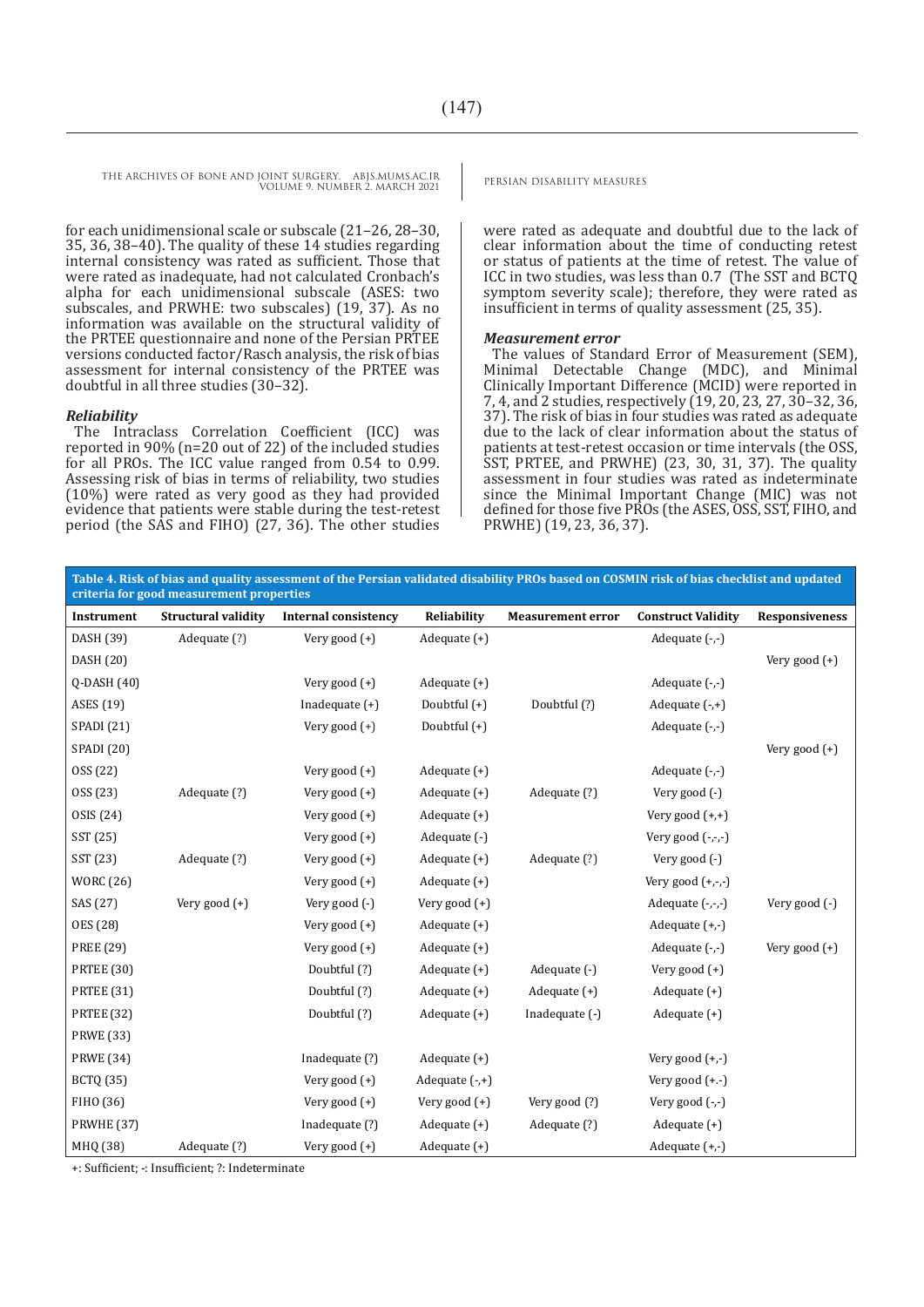### *Criterion validity*

Criterion validity was not assessed in any of the studies due to the lack of a gold standard in the evaluation of hand and upper extremity disability (41).

#### *Hypothesis testing for construct validity*

Construct validity was assessed in 20 (90%) studies for all PROs. The most common comparator instruments were the DASH (14 studies) and SF-36 (11 studies). The range of correlation coefficient of the PROs with the comparators for the construct validity was 0.12 to 0.84. The risk of bias assessment in 8 studies was rated as very good as the authors reported the mean and standard deviation of the scores and used a valid instrument as a comparator (the OSS, OSIS, SST, and WORC) (23–26, 30, 34–36). The quality assessment in 11 studies was rated as insufficient since the results were not in accordance with the priori set hypothesis (21–23, 25–27, 29, 36, 39, 40).

### *Responsiveness*

Three studies (13%) assessed responsiveness and reported the Area Under Curve (AUC) of the four PROs (The DASH, SPADI, SAS, and PREE); therefore, the risk of bias was rated as very good for them (20, 27, 29). The value of AUC for three PROs was more than 0.7 (The DASH, SPADI, and PREE), and quality assessment was rated as sufficient (20, 29). The AUC value for the SAS was 0.67 and the quality assessment was rated as insufficient (27). None of the studies reported Standard Response Mean (SRM) or effect size as indexes of responsiveness.

#### *Floor and ceiling effects*

If more than 15% of respondents of a PRO get the lowest and highest possible score, floor and ceiling effects are present. In 5 (22%) studies (6 PROs) floor and ceiling effects were assessed, and all of them found no floor and ceiling effects (The DASH, ASES, OSS, SST, WORC, and SAS) (19, 23, 26, 27, 39).

### **Discussion**

This review synthesized the literature regarding the extent and methodological quality of translation, crosscultural adaptation, and psychometric properties of the hand and upper extremity disability PROs in the Persian language. The results of this study concluded that evidence in terms of translation, cross-cultural adaptation, reliability, internal construct validity is available for all Persian validated disability PROs. However, there is a lack of evidence on the structural validity, measurement error, cross-cultural validity, and responsiveness for most of them.

Over 140 hand and upper extremity disability PROs are available in the literature, out of which, 17 PROs are available in the Persian language (9). The most used PROs that are common in the high-quality hand and upper extremity orthopedic research, are translated and adapted to the Persian language. The majority of the Persian validated disability PROs (47%) are regionspecific, and the others are condition-specific (29%) and multi-region (24%).

Selecting the best PRO to target the construct of interest in the desired population is essential in clinical research and mostly depends on the measurement and clinometric properties of that PRO (42, 43).

The guidelines for translation and cross-cultural adaptation developed by Beaton et al. was used in 75% of the studies (10). Most of the studies (67%) followed 80 to 100% of the recommended steps for cross-cultural adaptation and translation of a PRO. Forward translation, synthesis, expert committee review, and pilot testing were performed in accordance with the guidelines in most of the studies (75-100%). However, the quality of backward translation in most of the studies (52%) was not in accordance with the recommended guidelines for the positive rating.

None of the studies evaluated all psychometric properties, but internal consistency, test-retest reliability, and construct validity were evaluated for all the Persian disability PROs.

The value of Cronbach's alpha is available for all Persian validated disability PROs. Internal consistency is meaningful when it is presented with factor analysis as the interpretation of Cronbach's alpha depends on the unidimensionality of a scale or subscales (16). It is recommended to ignore the value of Cronbach's alpha on a total score in case that a scale is not unidimensional (17, 44). However, a high Cronbach's alpha neither is a guarantee for the measurement of the construct of interest nor to report that the important concepts are missing (45, 46).

The test-retest reliability value in most of the validated PROs was high, except for SST and symptom severity scale of the BCTQ (25, 35). Low value of ICC (0.54) in the symptom severity scale of BCTQ was due to lack of a clear understanding of the translated items for patients.

The wide variation in the range of ICC  $(0.31 \text{ to } 0.78)$ reported for the SST could be due to the one-week time interval between the test-retest (25). However, the authors did not provide any evidence regarding the patients' condition at the time intervals. In the assessment of test-retest reliability, time interval should be appropriate to make sure that patients are stable and to avoid recall bias (47).

To detect a change in a patient's score that is due to systematic or random error, not due to true change, it is important to know the values of measurement error of a PRO (48). The values of measurement error were reported in most of the studies (53%) for the DASH, ASES, SPADI, OSS, SST, SAS, PRTEE, FIHO, and PRWHE (19, 20, 23, 27, 30-32, 36, 37). Lack of data on the value of SEM, MDC, or MCID in the other validated PROs, limits their interpretability in clinical settings. Lack of interpretability limits their efficiency in clinical practice to know the effect of treatment (49).

Construct validity with defining a priori hypothesis on the expected direction (positive or negative) and magnitude (absolute or relative) of correlation is important in interpreting the results (44). Most of the studies (69%) showed low to moderate correlation with the comparator instruments. This could stem from choosing an inappropriate comparator instrument, for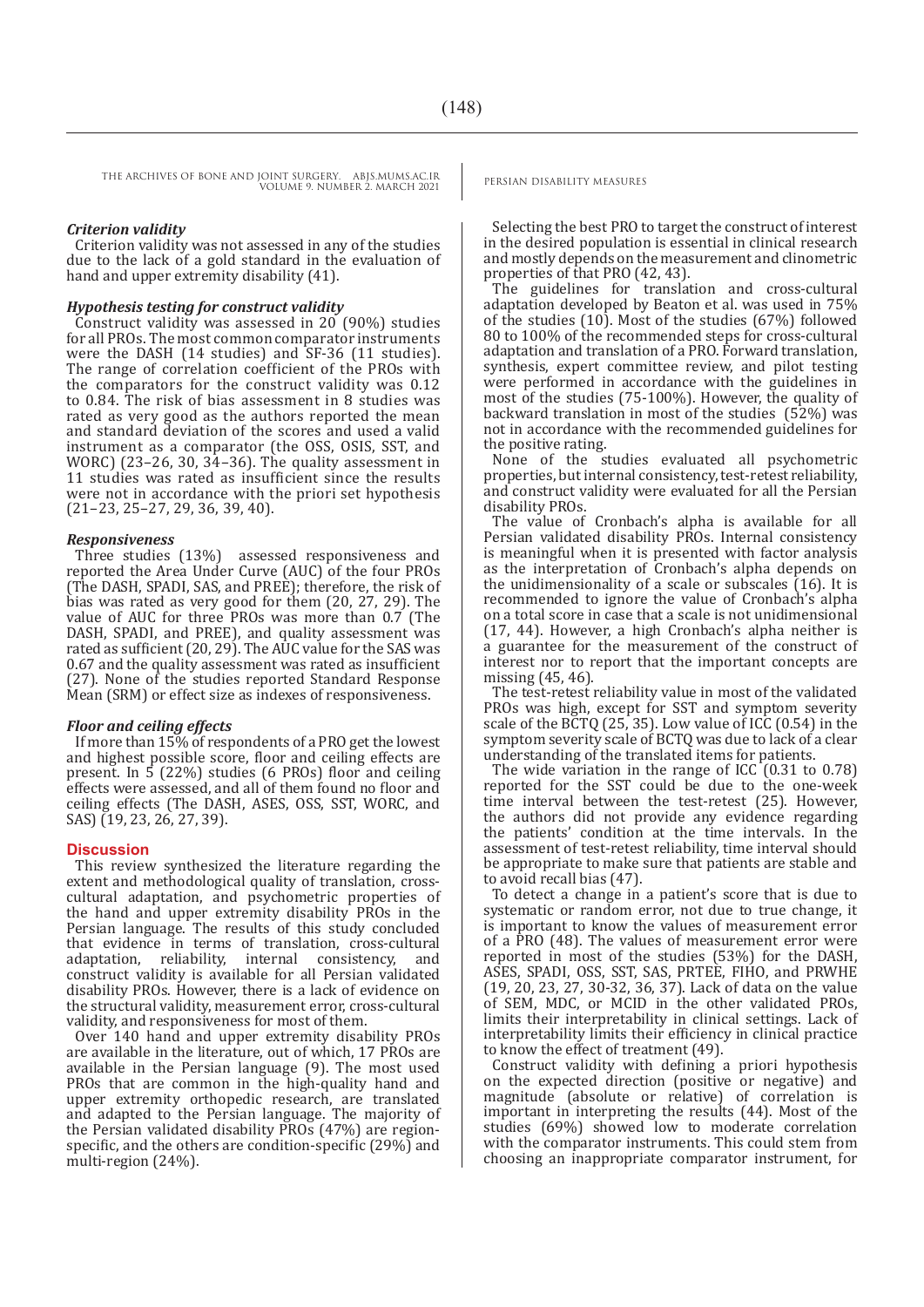example, using VAS or NRS when a PRO is not measuring pain or lacking adequate psychometric properties of the comparator PRO in a population of interest (48).

Responsiveness is one of the important psychometric properties for each PRO to detect changes in a construct of interest over time (validity of a change score) (44). Considering that disability could be persistent over a long period, it is important to be measured properly  $(4)$ . 9). Therefore, it is essential to be confident of the ability of a PRO that is being used to detect meaningful changes over time (50). The responsiveness of the DASH, SPADI, and SAS in shoulder problems, and the PREE in patients with elbow pathologies are available (20, 27, 29). The other 14 Persian disability PROs have no evidence of responsiveness in a specific population, that could be evaluated in future studies.

None of the studies evaluated cross-cultural validity or measurement invariance. When adapting a PRO to a different culture or population, it is important to assess the cross-cultural validity of that PRO in the new context (age, gender, diagnosis, or any other relevant subgroup) to be a sufficient reflection of the original version (48).

The ASES as a multiregional PRO for the assessment of pain and disability in the elbow and shoulder region, is only available for athletes with shoulder problems in the Persian population (9, 19, 51, 52). It is needed to assess the psychometric properties of the ASES in the general population with shoulder and elbow conditions.

As the results of PROs reflect patients' health condition directly from individual's perspectives, they are useful in leading clinical decision making. Clinicians need to choose the best available PRO that is reliable, valid, and responsive enough to evaluate the construct of interest in routine clinical practice. Our review appraised and provided a comprehensive overview of the available Persian PROs evaluating disability in the hand and upper extremity. The results of this review help clinicians to know the methodological quality of the available Persian hand and upper extremity disability PROs and highlight the gap in the evidence on this area.

Overall, a reasonable number of PROs for the assessment of hand and upper extremity disability are available in the Persian language. The majority of them have sufficient and adequate evidence of reliability and validity to support their use in the target population. However, the evidence on the responsiveness property is lacking for most of the Persian disability PROs, limiting clinical utility of them in the routine practice. Further studies are needed to improve the quality of evidence in the areas that are still lacking.

#### **Acknowledgements**

#### None to declare.

*Conflicts of interest:* There is no conflict of interest.

*Funding:* There is no funding or grants in this inquiry Institution where the work was done & Ethic: This

study is a systematic review and did not need ethics approval.

*Consent of Publication:* This study does not include any personal information of the patients.

*Data availability:* The data of the current study are available in detail, and it can be asked from the corresponding author whenever is needed.

Erfan Shafiee MSc PhD Student<sup>1</sup>

Maryam Farzad PhD<sup>2, 3</sup>

Mahdieh Karbalaei MSc Student<sup>4</sup>

1 School of Physical Therapy, Department of Health and Rehabilitation Sciences, University of Western Ontario, London, Ontario, Canada

2 Roth McFarlane Hand and Upper Limb Centre, St. Joseph's Hospital, University of Western Ontario, London, Ontario, Canada

3 University of welfare and rehabilitation sciences, Tehran, Iran

4 Department of Occupational Therapy, Tehran University of Medical Sciences, Tehran, Iran

#### **References**

- 1. Ameri M, Aghakhani K, Ameri E, Mehrpisheh S, Memarian A. Epidemiology of the Upper Extremity Trauma in a Traumatic Center in Iran. Glob J Health Sci. 2017;9(4):97-105.
- 2. Wenzinger E, Rivera-Barrios A, Gonzalez G, Herrera F. Trends in Upper Extremity Injuries Presenting to US Emergency Departments. Hand. 2019 ;14(3):408-12.
- 3. MacDermid JC. Patient-reported outcomes: State-ofthe-art hand surgery and future applications. Hand Clin. 2014; 30(3):293-304.
- 4. Jayakumar P, Overbeek CL, Lamb S, Williams M, Funes C, Gwilym S, et al. What factors are associated with disability after upper extremity injuries? A systematic review. Clin Orthop Relat Res. 2018; 476(11):2190- 215.
- 5. De Putter CE, Selles RW, Polinder S, Panneman MJM, Hovius SER, Van Beeck EF. Economic impact of hand and wrist injuries: Health-care costs and productivity costs in a population-based study. J Bone Jt Surg. 2012 ;94(9):e56.
- 6. Döring AC, Nota SPFT, Hageman MGJS, Ring DC. Measurement of upper extremity disability using the patient-reported outcomes measurement information system. J Hand Surg Am. 2014; 39(6):1160-5.
- 7. Ueda S, Okawa Y. The subjective dimension of functioning and disability: What is it and what is it for? Disabil Rehabil. 2003; 25(11-12):596-601.
- 8. St-Pierre C, Desmeules F, Dionne CE, Frémont P, MacDermid JC, Roy JS. Psychometric properties of self-reported questionnaires for the evaluation of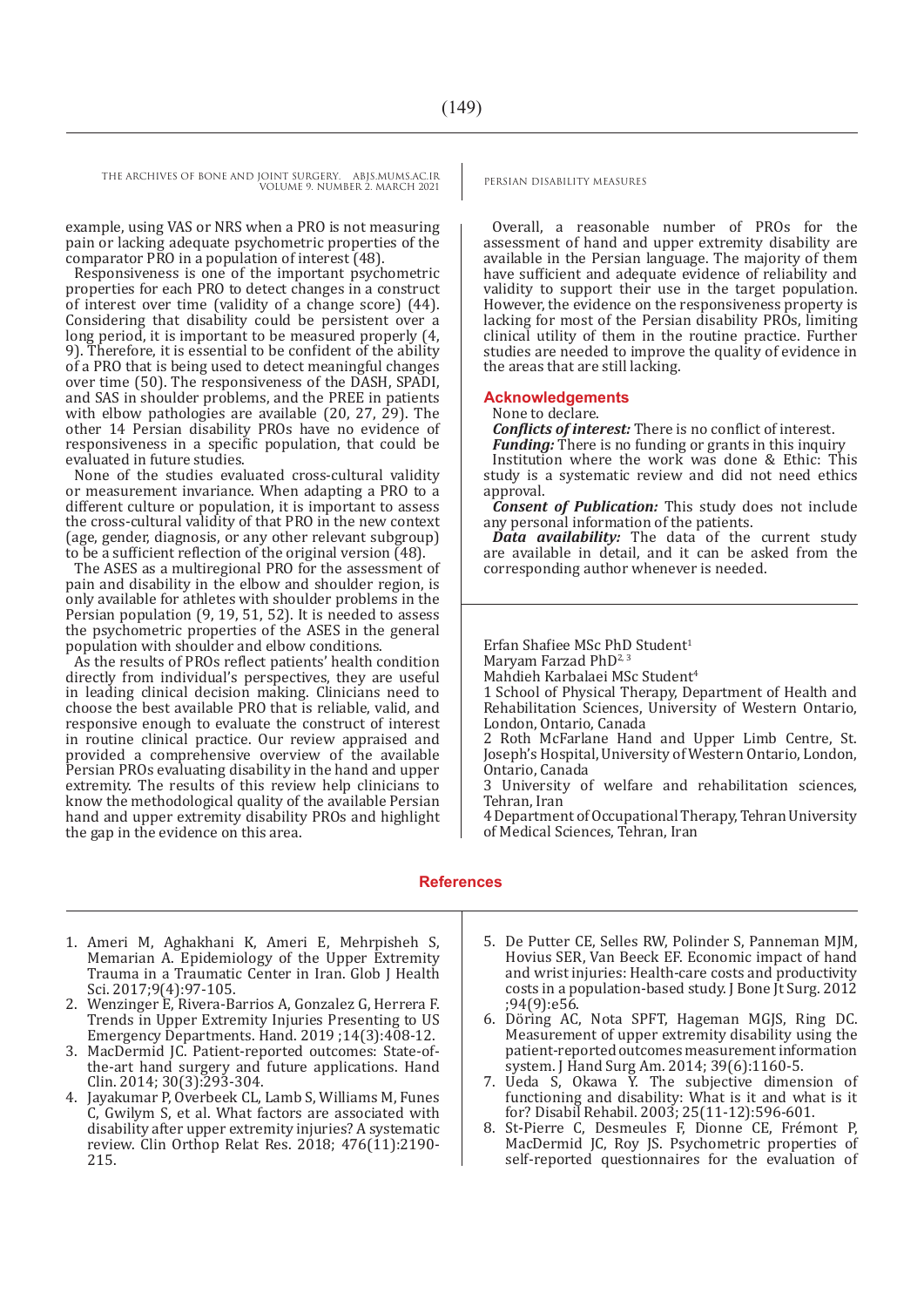symptoms and functional limitations in individuals with rotator cuff disorders: A systematic review. Disabil Rehabil. 2016; 38(2):103-22.

- 9. Jayakumar P, Williams M, Ring D, Lamb S, Gwilym S. A Systematic Review of Outcome Measures Assessing Disability Following Upper Extremity Trauma. JAAOS Glob Res Rev. 2017; 1(4)
- 10.Beaton DE, Bombardier C, Guillemin F, Ferraz MB. Guidelines for the process of cross-cultural adaptation of self-report measures. Spine. 2000; 25(24):3186-91.
- 11.Epstein J, Santo RM, Guillemin F. A review of guidelines for cross-cultural adaptation of questionnaires could not bring out a consensus. J Clin Epidemiol. 2015; 68(4):435-41.
- 12.Guillemin F, Bombardier C, Beaton D. Cross-cultural adaptation of health-related quality of life measures: Literature review and proposed guidelines. J Clin Epidemiol. 1993; 46(12):1417-32
- 13.Terwee CB, Bot SDM, de Boer MR, van der Windt DAWM, Knol DL, Dekker J, et al. Quality criteria were proposed for measurement properties of health status questionnaires. J Clin Epidemiol. 2007; 60(1):34-42.
- 14.Knobloch K, Yoon U, Vogt PM. Preferred reporting items for systematic reviews and meta-analyses (PRISMA) statement and publication bias. J Cranio-Maxillofacial Surg. 2011; 39(2):91-2.
- 15.Mokkink LB, Terwee CB, Patrick DL, Alonso J, Stratford PW, Knol DL, et al. The COSMIN checklist for assessing the methodological quality of studies on measurement properties of health status measurement instruments: An international Delphi study. Qual Life Res. 2010; 19(4):539-49.
- 16.Menezes Costa L da C, Maher CG, McAuley JH, Costa LOP. Systematic review of cross-cultural adaptations of McGill Pain Questionnaire reveals a paucity of clinimetric testing. J Clin Epidemiol. 2009; 62(9):934-43.
- 17.Prinsen CAC, Mokkink LB, Bouter LM, Alonso J, Patrick DL, de Vet HCW, et al. COSMIN guideline for systematic reviews of patient-reported outcome measures. Qual Life Res. 2018; 27(5):1147-57.
- 18.Terwee CB, Prinsen CA, Chiarotto A, Cw De Vet H, Bouter LM, Marjan JA, et al. COSMIN. Amsterdam,The Netherlands. VU University Medical Center. 2018 [Updated 2019 February]. Available from: https:// www.cosmin.nl/wp-content/uploads/COSMIN-systreview-for-PROMs-manual\_version-1\_feb-2018.pdf
- 19.Mahmoudi Hashemi F, Mousavi J, Attarbashi Moghadam B, Talebian Moaghadam S, Mousavi S. Cross cultural adaptation, Validity and Reliability study of the Persian version of the American shoulder and elbow surgeons (ASES) Questionnaire for evaluation of shoulder function in injured athletes. J Mod Rehabil. 2013; 7(1): 34-39.
- 20.Negahban H, Behtash Z, Sohani SM, Salehi R. Responsiveness of two Persian-versions of shoulder<br>outcome measures following physiotherapy physiotherapy intervention in patients with shoulder disorders. Disabil Rehabil. 2015; 37(24):2300-4.
- 21.Ebrahimzadeh MH, Birjandinejad A, Golhasani F, Moradi A, Vahedi E, Kachooei AR. Cross-cultural

adaptation, validation, and reliability testing of the Shoulder Pain and Disability Index in the Persian population with shoulder problems. Int J Rehabil Res. 2015; 38(1):84-7.

- 22.Ebrahimzadeh MH, Birjandinejad A, Razi S, Mardani-Kivi M, Kachooei AR. Oxford shoulder score: A crosscultural adaptation and validation study of the Persian version in Iran. Iran J Med Sci. 2015; 40(5):404.
- 23.Naghdi S, Nakhostin Ansari N, Rustaie N, Akbari M, Ebadi S, Senobari M, et al. Simple shoulder test and Oxford Shoulder Score: Persian translation and crosscultural validation. Arch Orthop Trauma Surg. 2015; 135(12):1707-18.
- 24.Olyaei GR, Mousavi SJ, Montazeri A, Malmir K. Translation and Validation Study of the Persian Version of the Oxford Shoulder Instabilit. J Mod Rehabil . 2016; 28:24-8.<br>25. Ebrahimzadeh MH, Vahedi E, Baradaran A,
- 25.Ebrahimzadeh MH, Vahedi E, Baradaran A, Birjandinejad A, Seyyed-Hoseinian SH, Bagheri F, et al. Psychometric properties of the persian version of the simple shoulder test (SST) questionnaire. Arch Bone Jt Surg. 2016; 4(4):387.
- 26.Mousavi SJ, Hadian MR, Abedi M, Montazeri A. Translation and validation study of the Persian version of the Western Ontario Rotator Cuff Index. Clin Rheumatol. 2009; 28(3):293-9.
- 27.Negahban H, Mohtasebi E, Goharpey S. Reliability, validity, and responsiveness of the Persian version of Shoulder Activity Scale in a group of patients with shoulder disorders. Disabil Rehabil. 2015; 37(19):1777-82.
- 28.Ebrahimzadeh MH, Kachooei AR, Vahedi E, Moradi A, Mashayekhi Z, Hallaj-Moghaddam M, et al. Validity and cross-cultural adaptation of the persian version of the oxford elbow score. Int J Rheumatol. 2014; 2014 (10):381237.
- 29.Farazdaghi MR, Mansoori A, Vosoughi O, Kordi Yoosefinejad A. Evaluation of the reliability and validity of the Persian version of Patient-Rated Elbow Evaluation questionnaire. Rheumatol Int. 2017; 37(5):743-50.
- 30.Mansoori A, Noorizadeh Dehkordi S, Mansour Sohani S, Nodehi Moghadam A. Cross-Cultural Adaptation and Determination of the Validity and Reliability of the Persian Version of the Patient-Rated Tennis Elbow Evaluation (PRTEE) Questionnaire in Iranian Tennis Players. Funct Disabil J. 2019; 2(1):17-26.
- 31.Jafarian FS, Barati H, Sadeghi-Demneh E. The Patient-Rated Tennis Elbow Evaluation Questionnaire was successfully translated to Persian. J Hand Ther. 2020; In press. https://doi.org/10.1016/j.jht.2019.12.005
- 32.Shafiee E, Farzad M, Macdermid J, Smaeel Beygi A, Vafaei A, Farhoud A. Cross-cultural adaptation and measurement properties of the Patient-Rated Tennis Elbow Evaluation for the Persian language. Hand Ther. 2020;In press. https://doi. org/10.1177/1758998320910177
- 33.Fadavi-Ghaffari M, Azad A, Shariatzadeh H, Taghizadeh G, Aminizadeh S. Translation, Cultural Adaptation, Face and Content Validity of the Persian Version "Patient-Rated Wrist Evaluation" (PRWE-Persian)